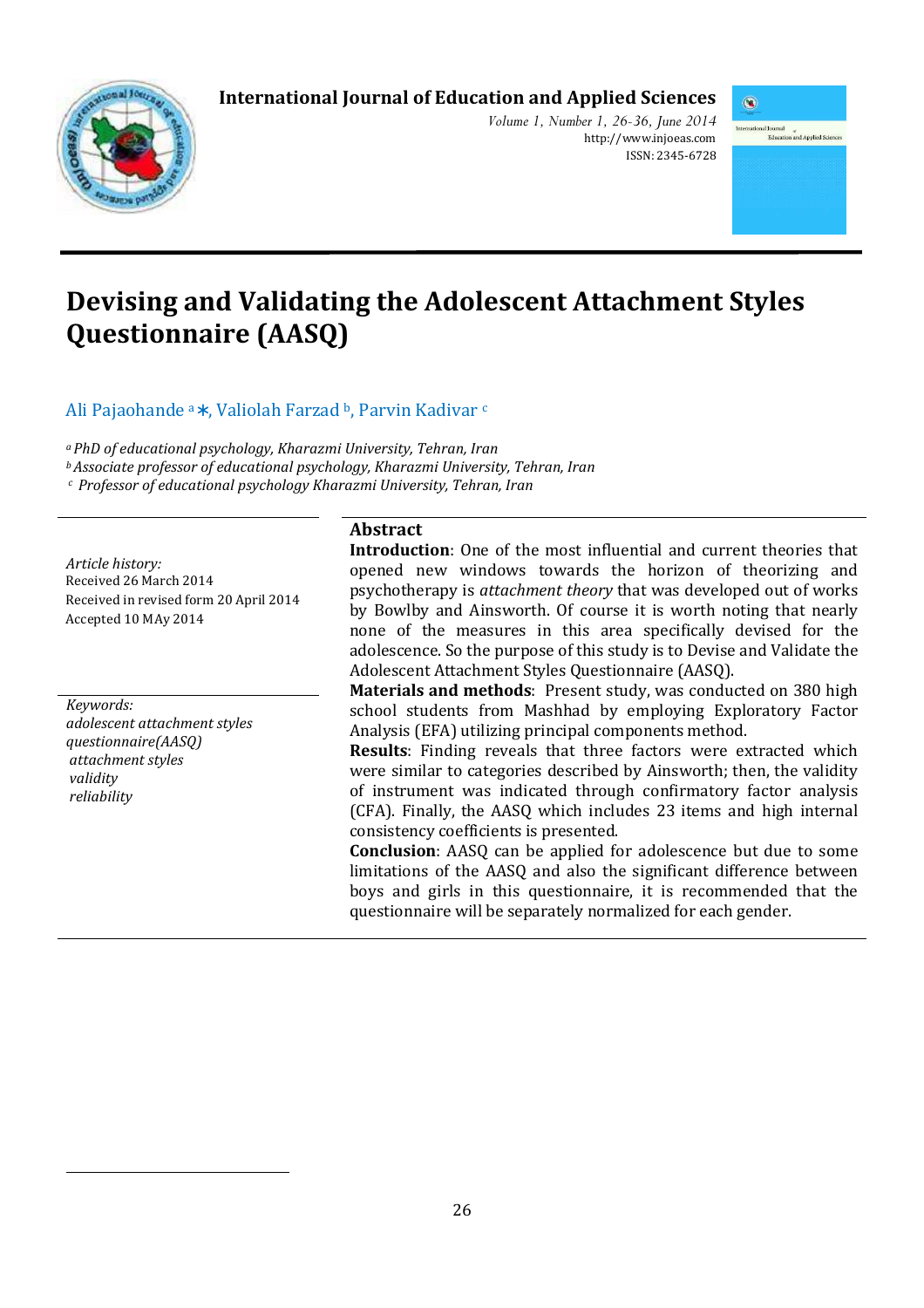#### **1. Introduction**

One of the most important and well-known products of contemporary psychology is attachment theory. Some of the researchers (for example, Shaver and Mikulincer, 2005) consider attachment theory to be a resurrection of psychoanalysis and the important factor in reviving this school. As John Bowlby believes attachment is one of the human's basic needs (Ghorbani, 2003). As Bowlby (1973, 1982) states, a bond is shaped with the primary caregiver (mainly mother) and according to the quality of this bond the child forms Internal Working Models of him/herself.

Internal Working Models of others and self is the main reason for continuity and coherence between primary attachment experiences and later cognitions, behaviors, and relationships. These patterns tend to be displayed and applied in new conditions and relationships and can influence the function of attachment system in future social interactions and close relationships. In other words, individuals' attachment styles are based on the internalization of interpersonal expectations regarding the availability and responsiveness of attachment figures and the efficiency and value of oneself (Kafetsios, 2004).

The early investigations are based on researches by Ainsworth and her colleagues (1973, cited in Van Ijzendom and Kranenburg, 2004). Ainsworth and her colleagues designed an experimental and objective situation called "strange situation" in which the child would experience three stress provoking components: 1- strange situation, 2 interaction with a stranger and, 3- two short-time separations from parents or caregiver. On this basis, three separate attachment styles are identified: 1- secure attachment, 2- avoidant attachment and, 3- ambivalent attachment. Later, Main and Solomon (1990) investigated some infants who could not be placed in the mentioned groups and stated that these infants are the most insecure group of infants due to being in undesirable and inappropriate family conditions. These infants are categorized in a group called disorganizeddisoriented attachment. Waters and Beauchaine (2003) believe that description of Ainsworth from attachment models in the Strange Situation Test is

one of the most well-known and confirmed (or unfailing) explanatory methods in evolutionary psychology.

Despite this fact, attachment theorists have not paid enough attention to the point that Ainsworth categorizations, called ABC, offers a valid (or appropriate) categorization as well as the mechanisms that may accurately indicate the attachment models. The authors conclude that attachment theory does not attend to (dimensional or class) structure of individual differences. In spite of this, if there are enough studies to cover the behavior of secure base in natural situations the methods of investigating categorizations can play an important role in studying attachment.

The attachment behaviors in adolescence seem to have been rapidly deviated from the attachment behavior patterns in early years of life. Bowlby (1980) and Bertherton (1990 cited in Zimmerman and Becker-Stoll, 2002) describe the adolescence in this way: in adolescence active internal patterns may finally become constant and as the result they become resistant to change. During the childhood, as the abilities grow, the attachment behaviors would be less than the infancy. Therefore, there is less possibility to observe proximity seeking behavior and instead we would observe communicating through expression of feelings and concerns towards caregivers when it is needed. Allen and Land (2008) believe that exploratory system in adolescence, particularly with regards to the attachment to parents and also lowering the dependence on them, have higher importance. They believe that without such exploration, completion of the important task of social evolution in adolescence and early adulthood, such as starting long term romantic relationship and constructive jobs would be difficult – if not impossible.

In adolescence and adulthood attachment system (or organization) is usually evaluated through Adult Attachment Interview (AAI). Main (1991) introduces AAI as: a semi-structured interview which evaluates the state of mind with regard to the history of individual attachment that is coherence of issues about attachment experiences and emotional integration about these experiences. The four-part categorizations of AAI include: autonomous,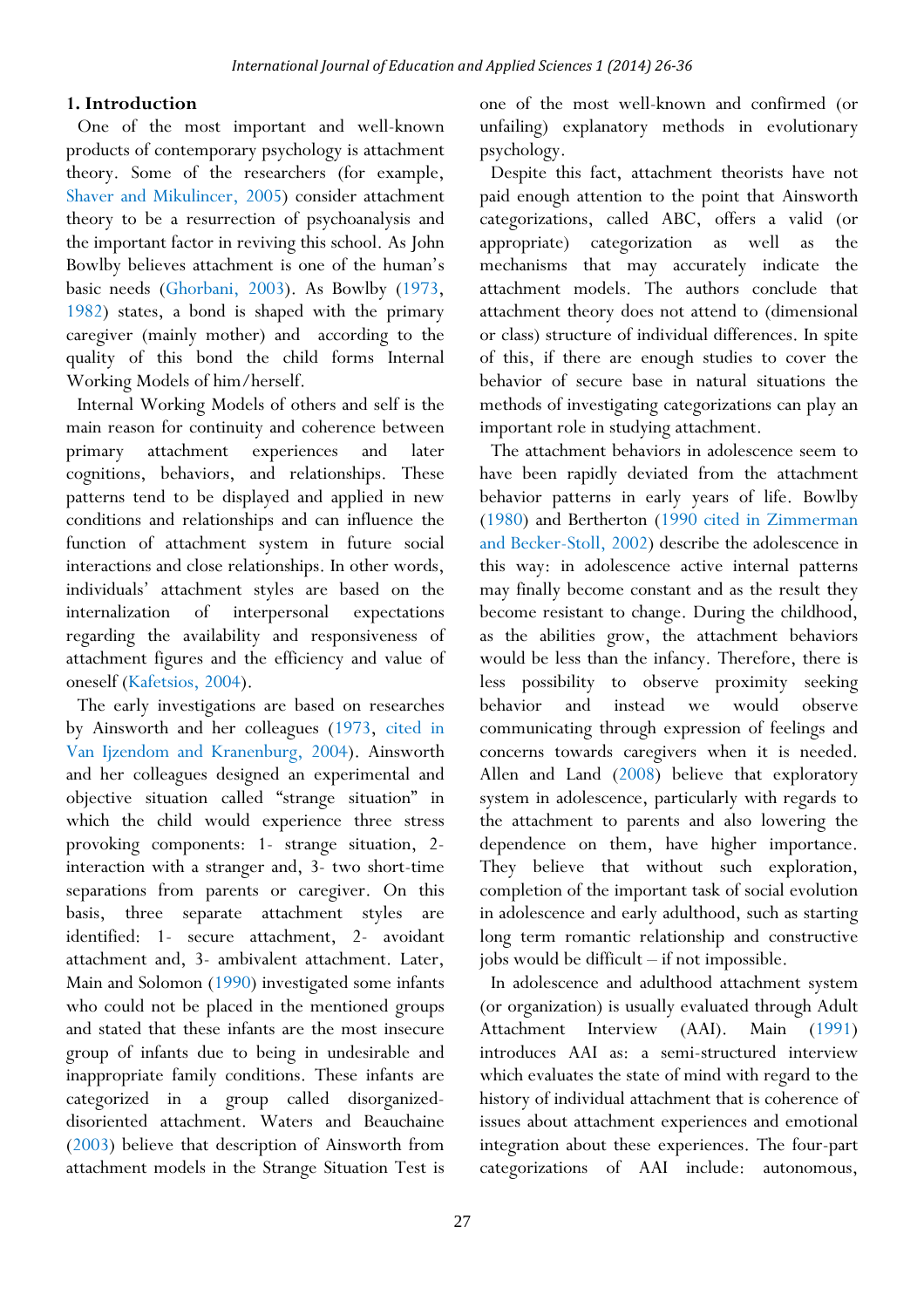dismissive, preoccupied, and unresolved, which are almost supposed in agreement with categorizations of attachment in infant (secure, avoidant, ambivalent, disorganized-disoriented) (Rosenstein and Horowitz, 1996). Furthermore, Zimmerman and his colleagues (1997) state, the experimental evidence show that representations of 10 year-old infants from emotional availability of parents and their supports predicts categorizations of AAI when the infant is 16 years old (Zimmerman and Becker-Stoll, 2002).

After the AAI was devised, Pottharst and Kessler (described in Pottharst, 1990) offered Attachment History Questionnaire (AHQ) to evaluate adults' memories from experiences related to attachment in childhood (such as separation from parents and the quality of attachment relationships). Armsden and Greenberg (1978) also devised Inventory of Parent and Peer Attachment (IPPA) to evaluate perceived quality of adolescent's current relationships with their parents and peers. On the other side, West and Sheldon-Keller (1994; West et al., 1987) prepared two self-report instruments called Reciprocal Attachment Questionnaire for Adults and Avoidant Attachment Questionnaire for Adults in order to evaluate individual differences in early attachment in adulthood. Around the same time, Hazan and Shaver also investigated uses of attachment theory in general and Ainsworth's categorizations for infancy in particular, with the aim of studying feelings and behaviors of adolescents and adults in affective relationships.

Different researchers aimed at introducing interviews for evaluating attachment representations for adults' affective relationships, including Bartholomew and Horowitz (1991), Cowan et al. (1999), Crowell and Owens (1996), Dickstein et al. (2004), and Furman and Simon (2006). Most of the interviews are rooted in AAI tradition regarding the coherence of individual's talks about attachment memories and findings resulted from these interviews, AAI, and selfreport instruments related to the observed relationships and behaviors of couples towards each other have shown some similarities. Among these interviews the Current Relationship Interview (CRI) has specific importance (Crowell and Owens, 1996; Crowell et al., 2002; Crowell et al.,

2002). This instrument evaluates attachment representations in a marital relationship related to adults. This interview is devised for the famous hypothesis test called "Prototype Hypothesis" which states that the organization of adults close relationships is similar to parent-child attachment relationships (Crowell et al., 2008).

From the late 80s and along with general tendency to investigate attachment in adults, some of the researchers attempted to offer some instruments in this field. Among the most important, we can name Hazan and Shaver (1987; 1990), Bernan and Shaver (1995), Carver (1997) Feeny et al (1994), Griffin and Bartholomew (1994), Bartholomew (1990), Bartholomew and Horowitz (1991) (In Crowell et al., 2008). One other instrument is Adult Attachment Projective (AAP) that is a projective story technique for measuring adults' attachment (Buchheim et al., 2003; George and West, 2001).

# *1.1. Purpose*

 Up to the present time, the same questionnaire for adults have been used in order to evaluate attachment in adolescents, such as questionnaires by Hazen and Shaver (1987; 1990), and Bartholomew and Horowitz (1991), Adult Attachment Interview (AAI) and other instruments mentioned above. But, to the best knowledge of researchers, there are two instruments that specifically measures attachment in adolescence, the new and revised version of Inventory of Parent and Peer Attachment (IPPA) and Parental Attachment Questionnaire (PAQ). It is worth mentioning that attachment categorizations are not applied in Inventory of Parent and Peer Attachment-Revised (IPPA-R) and the relationship components between adolescents and their parents are measured. On this basis and as it was stated before, each subject gets one score for each of the attachment variables to mother, father, and peer, and finally the general attachment score would be calculated. In each of the three sub-scales, three other sub-scales called trust, relationship, and alienation are measured. Parental Attachment Questionnaire (Kenny, 1990) is a self-report instrument for measuring adolescent attachment to his/her parents (individually or generally) and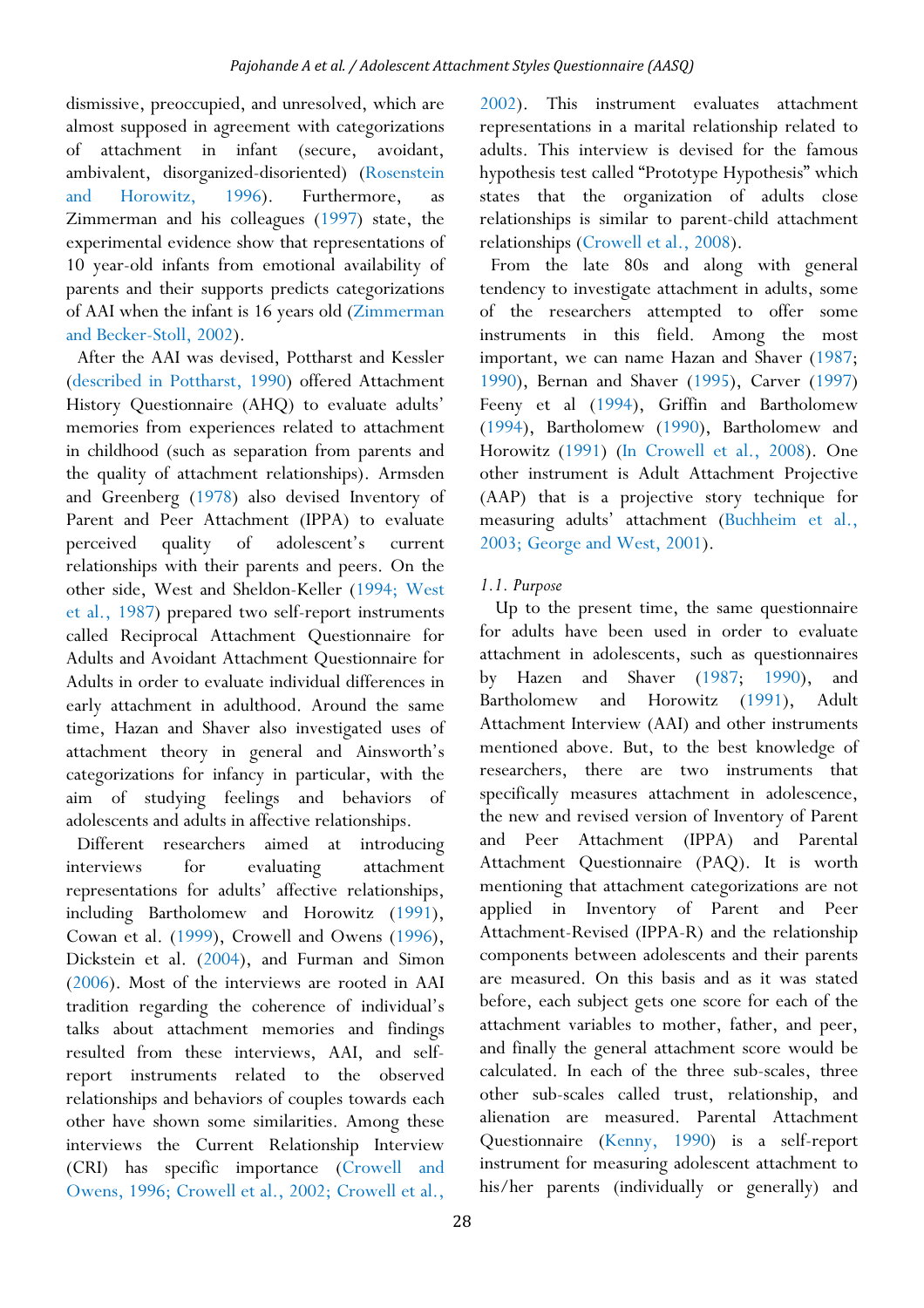includes 41 items which provides scores in two scales: 1- affective quality of relationship with the parents (PAQa) and 2- parents as facilitators of autonomy (PAQb). The first scale measures the components of bond and connection, while the second measures the components of psychological autonomy of attachment. The scores are devised on a Likert scale from 1 (not at all) to 5 (very much). The scales showed high internal consistency with the Cronbach's alpha equal to 88.96% and 88% respectively (Kenny, 1990).

Also, there has been no significant attempt for measuring attachment in adolescents in Iran. This may be due to the fact that – just like the other countries – attachment in adolescents is considered to be the same as adults. Regarding the adulthood attachment we can refer to Adult Attachment Inventory by Besharat (see Besharat et al., 2001) that is devised and normalized based on samples from Mashhad University students. The study, with reference to need for measuring attachment models in adolescents, aims at devising a questionnaire and to test its validity and reliability.

# **2. Method**

#### *2.1. Participants*

The participants of this study were 380 students from two educational districts of Mashhad, which includes 166 boys (Standard Deviation  $(SD) = .93$ and mean  $(M)$  =15.9) and 214 girls (SD=.91 and M=16.2).**2.2.** 

#### *2.2. Procedure*

In this study, 42 questions are devised with regard to the attachment literature and with reference to instruments such as Adult Attachment Interview (AAI), adult attachment questionnaires by Hazen and Shaver (1990) and Bartholomew and Horowitz (1991), The Inventory of Parent and Peer Attachment-Revised (IPPA-R) (Armsden and Greenberg, 1987) and also the studies of researchers in this field. The questions that are based on three attachment styles of secure, avoidant, and ambivalent are sent to two experienced professors in this filed as well as two PHD students of psychology for review. After receiving the feedbacks and comments from the reviewers the questionnaire is reduced to 40 questions.

#### **3. Results**

The factor structure of this scale was examined in two stages through exploratory factor analysis as well as confirmatory factor analysis.

# *3.1. Exploratory factor analysis (EFA)*

After complete data correction, the data were analyzed by SPSS. In order to reduce the questions to significant factors, at first factor analysis was done on 40 questions by the main elements. The Kaiser-Meyer-Oklin Measure of Sampling Adequacy showed that the sample is suitable for factor analysis (KMO=.83), also Bartlett's Test of Sphericity with the degree of freedom (df) equal to 378 and chi-square  $(x^2)$  equal to 3295.50 was significant al the level of  $p<.01$ . All of the Antiimage Matrices (except for items 15 and 17) were above .71. Based on all of the mentioned indices the (EFA) of the questions resulted in 8 factors with Eigen value more than 1. Generally, these 8 factors explain 60.4% of the total variance. Considering the Eigen values showed four items with Eigen value above 2. For the aim of final selection of factors besides the criterion of Eigen value, the Kattel's Scree plot was also considered.

Considering the plot showed that the peak for the plot can be determined from the fourth factor. On the other side, these four factors totally explain 43.83% of the variance.

Table 1 shows, the first factor with Eigen value 9 has the highest percentage of variance explained (22.51%). The rotated factors with the Rotation Method of Varimax with Kaiser Normalization with the Eigen value above 2 and elimination of factor loadings less than .35 are presented in table 2. As it is evident from table 2, items 40 and 38 in have factor loading near to and more than .4 for the A and B factors, which means that they should be eliminated from the questionnaire. The thirteen items with a factor, except for items 14 and 23, are the items measuring avoidant scale. The thirteen items with B factors include eight items related to secure, four items related to ambivalent and one item related to avoidant scale. All of the items with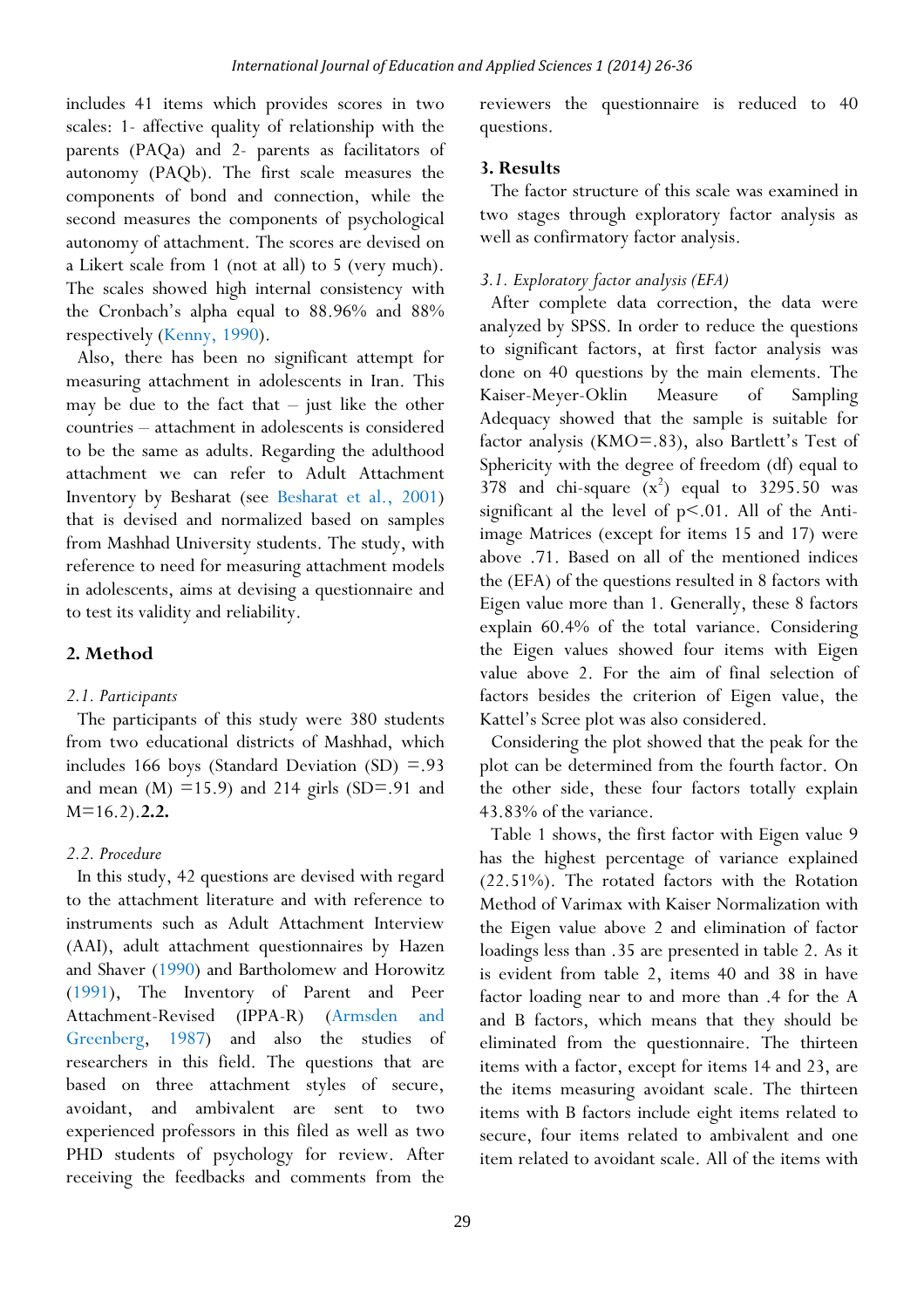the C factors measure ambivalent scale, except for item 12 which measure secure scale. As it is shown in the table, item 21 has factor loading above .4 in factors A and C, therefore this item is eliminated.

# *3.2. Confirmatory factor analysis (CFA)*

For the aim of confirmatory factor analysis, first through examining the Cronbach' s alpha coefficients for each item and their correlation coefficients and the total score of each scale, it was shown that elimination of none of the items would not lead to increase in α coefficient. For item 23, since the content was related to factor C (ambivalent), it was eliminated from factor A and was added to factor C. Examining the reliability of factor B showed that this scale has acceptable reliability (.85) and it would not change by eliminating or reversing any of the items.

Examining factor C indicated acceptable reliability of .64, which changed to .67 by adding item 23. As the result, nine items from factor A, ten items from factor B and eleven items from factor C would enter analysis that their elimination would not lead to higher reliability. At last, thirty items entered confirmatory factor analysis.

Confirmatory factor analysis model was used with the aim of proving factor structure of "Adolescent Attachment Questionnaire", which was done using Lisrel 8.5 and SIMPLIS software. Maximum likelihood was used for estimation of pattern and the following indices were used for fitness of pattern: chi-square  $(x^2)$ , root mean square error of approximation (RMSEA), goodness of fit index (GFI), adjusted goodness of fit index (AGFA), normed fit index (NFI), non-normed fit index  $(NNFI)$ , incremental fir index  $(IFI)$ , comparative fit index (CFI). These indices were used as criteria for adjusting the model with the observed data.

The most important statistic for fitness is chisquare; this statistic measures the difference between observed and the estimated matrix. Hooman (2005) believes that this index measures this null hypothesis: "there is no significant difference in diagonal matrices the structure of covariance". This is called non-fitness index, because the significance result of this index may lead to the rejection of fitness of a specific model.

This statistic is very sensitive to the number of samples and therefore in huge samples it is divided by DF and it is acceptable if it is less than 2. But, as Hooman (2005) also states, this index lacks a stable criteria for an acceptable model. This index is usually significant for samples more than 100 therefore it is not considered a reliable index for fitness of model. As it is presented in table 5, this index is more than 2 and is significant at the level of p<.01.

Other indices including CFI, GFI, and AGFAI that are more than .90 and RMSEA which is less than .05 indicate acceptable and suitable fitness. The RMSEA index for the models with good fitness is less than .05, therefore it could be said that .087 that resulted for the present study shows fairly good fitness. Indices of CFI, GFI, AGFAI, and NFI are shown on a range of 0 to 1; the more it is near to 1, it shows more suitable fitness. As it is clear from table 3, all of these indices are acceptable for the questionnaire. In general, with regard to the mentioned indices, the model can be confirmed. Table 3 reports the main measurement parameters and all of the factor loadings reported at the level of p<.01 are significant.

Table 4 shows parameters including standard factor loading, non-standard factor loading, standard deviations, T values, and Squared Multiple Correlations which show the accuracy or inaccuracy of the items for each subscale. T value in this table shows that all of the factor loadings are significant at the level of  $p<0.01$ . According to table 4 and in agreement with the model presented in table 3 and confirms the fitness of model, measuring parameters of the structures are appropriate and accurate.

The standardized parameter shows the effects of factor loading of each item for various sub-scales. It also indicates that how much of variance for subscale is explained by each item. If the factor loading is larger, it explains a better variance and in general these factor loadings show the total variance of each sub-scale. When the amount of T is above 2, it indicates the significance. As it is evident all of the reported cases are significant at the level of  $p<0.01$ . These coefficients are actually the criteria of linear correlation and Squared Multiple Correlations and they also show the explained variance. Table 5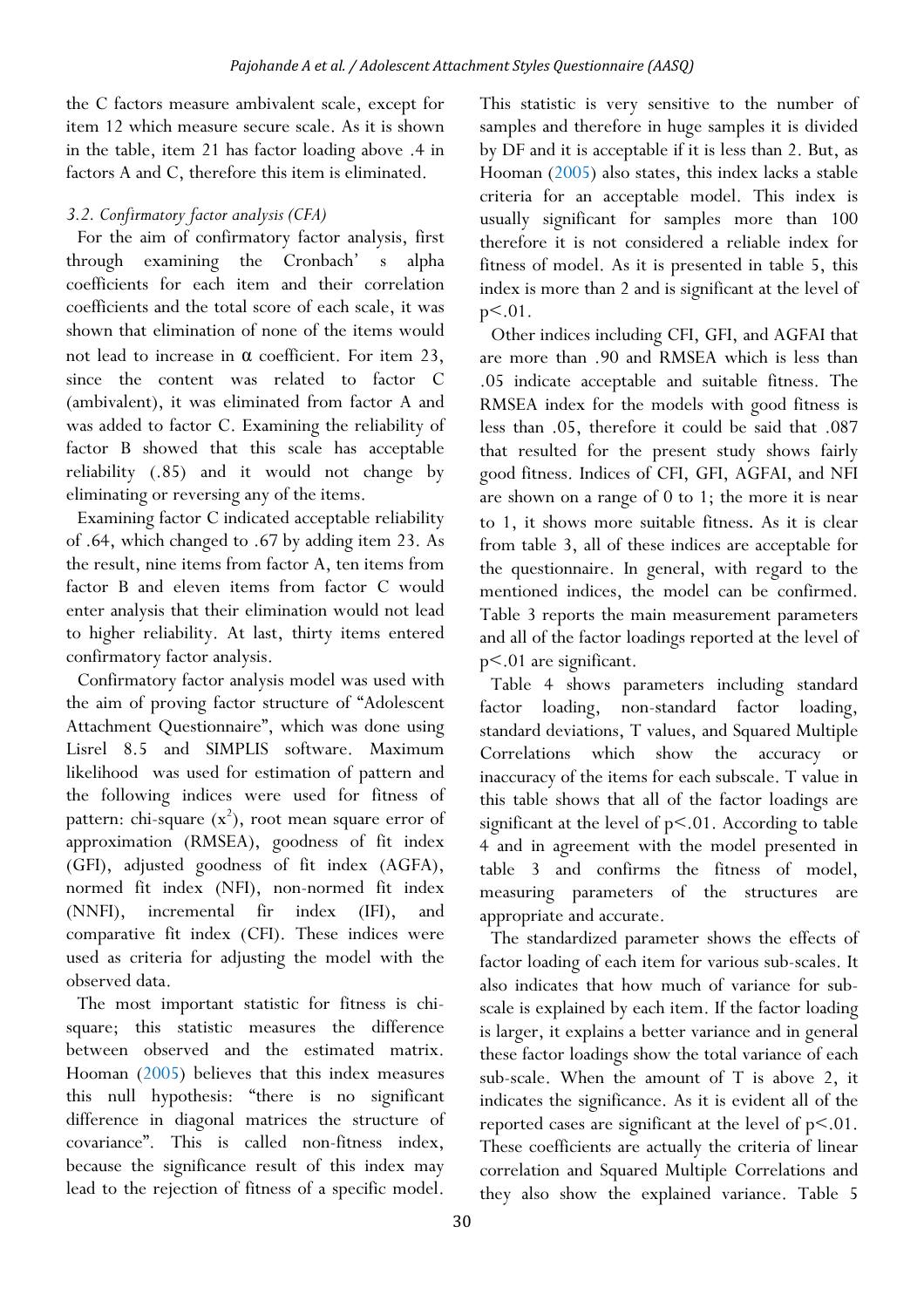presents the items in the questionnaire that are classified based on the sub-scales.

|        | Eigen |                                  |                                             |
|--------|-------|----------------------------------|---------------------------------------------|
| Factor | Value | percentage of variance explained | Cumulative percentage of variance explained |
|        |       | 22.51                            | 22.51                                       |
|        | 3.68  | 9.21                             | 31.72                                       |
|        | 2.63  | 6.58                             | 38.31                                       |
|        | 2.21  | 5.54                             | 43.85                                       |

**Table1**. Statistical indices including Eigen value and the percent of variance explained

**Table2**. Rotated Component Matrix

|                 |             | <b>Raw Factor</b> |             | <b>Revised Factor</b> |              |             |  |
|-----------------|-------------|-------------------|-------------|-----------------------|--------------|-------------|--|
| Item            | $\mathbf A$ | $\, {\bf B}$      | $\mathbf C$ | $\mathbf A$           | $\, {\bf B}$ | $\mathbf C$ |  |
| $\overline{32}$ | 0.918       |                   |             | 0.743                 |              |             |  |
| 34              | 0.987       |                   |             | 0.709                 |              |             |  |
| 33              | 0.849       |                   |             | 0.666                 |              |             |  |
| 31              | 0.841       |                   |             | 0.656                 |              |             |  |
| 36              | 0.809       |                   |             | 0.620                 |              |             |  |
| 35              | 0.633       |                   |             | 0.583                 |              |             |  |
| 37              | 0.708       |                   |             | 0.579                 |              |             |  |
| $40$            | 0.799       | 0.645             |             | 0.566                 | 0.457        |             |  |
| 38              | 0.656       | 0.567             |             | 0.522                 | 0.476        |             |  |
| 14              | 0.681       |                   |             | 0.491                 |              |             |  |
| 30              | 0.541       |                   |             | 0.489                 |              |             |  |
| 29              | 0.399       |                   |             | 0.483                 |              |             |  |
| 23              | 0.559       |                   |             | 0.440                 |              |             |  |
| 20              |             |                   |             |                       |              |             |  |
| $\overline{5}$  |             |                   |             |                       |              |             |  |
| $28\,$          |             |                   |             |                       |              |             |  |
| 15              |             |                   |             |                       |              |             |  |
| 11              |             | 0.670             |             |                       | 0.699        |             |  |
| $\mathfrak{g}$  |             | 0.514             |             |                       | 0.679        |             |  |
| $8\,$           |             | 0.593             |             |                       | 0.622        |             |  |
| 26              |             | 0.609             |             |                       | 0.621        |             |  |
| 19              |             | 0.643             |             |                       | 0.620        |             |  |
| 10              |             | 0.456             |             |                       | 0.601        |             |  |
| $\overline{2}$  |             | 0.585             |             |                       | 0.595        |             |  |
| $\sqrt{ }$      |             | 0.444             |             |                       | 0.498        |             |  |
| $\mathbf{1}$    |             | 0.459             |             |                       | 0.497        |             |  |
| 27              |             | 0.460             |             |                       | 0.470        |             |  |
| 39              |             | 0.368             |             |                       | 0.457        |             |  |
| 18              |             | 0.582             |             |                       | 0.457        |             |  |
| $\sqrt{3}$      |             | 0.447             |             |                       | 0.453        |             |  |
| $\overline{4}$  |             |                   |             |                       |              |             |  |
| $\sqrt{6}$      |             |                   |             |                       |              |             |  |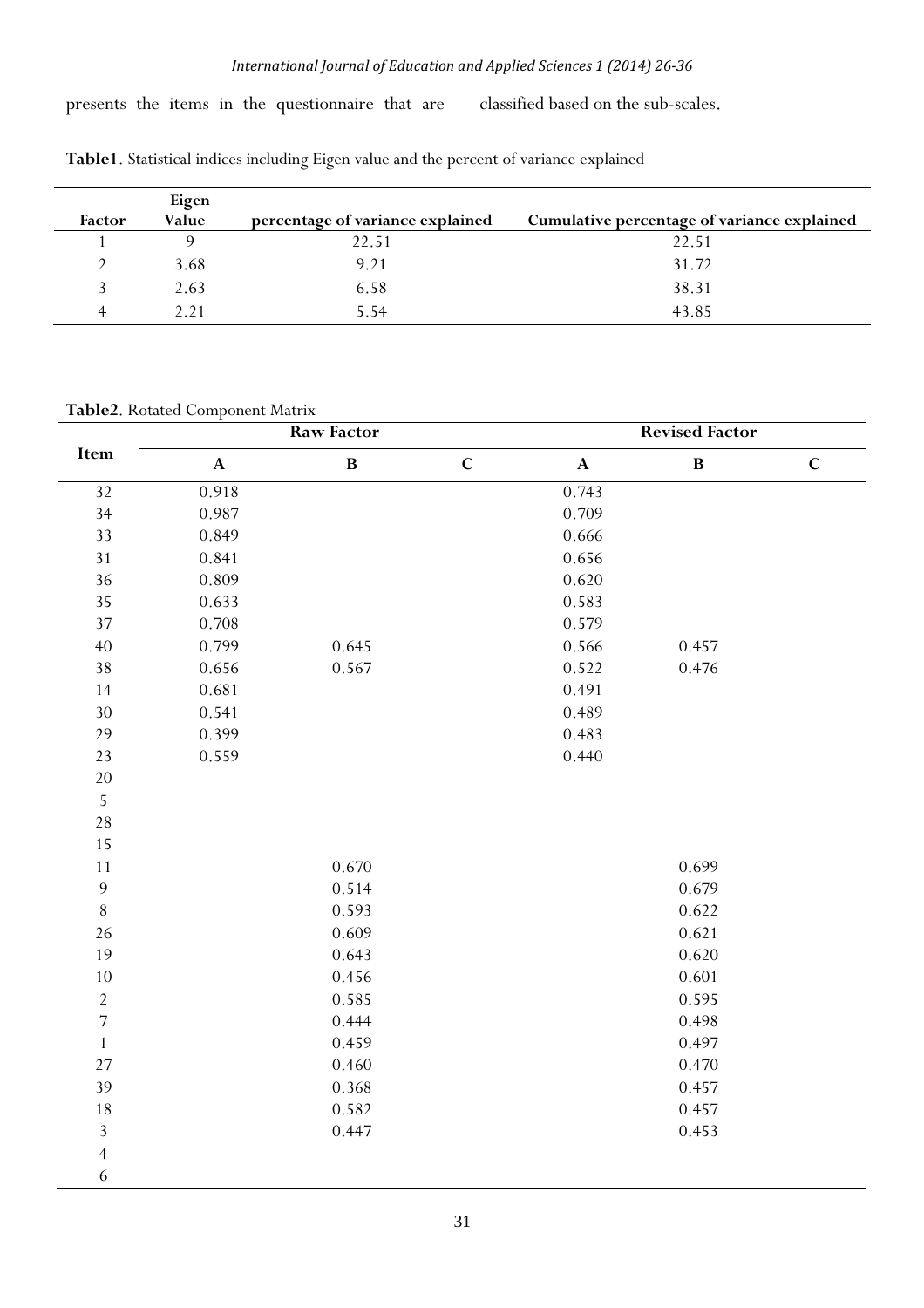|    | . .   |       |       |       |
|----|-------|-------|-------|-------|
| 22 |       |       |       |       |
| 17 |       | 0.785 |       | 0.579 |
| 16 |       | 0.865 |       | 0.574 |
| 13 |       | 0.745 |       | 0.570 |
| 24 |       | 0.655 |       | 0.517 |
| 21 | 0.532 | 0.641 | 0.417 | 0.504 |
| 25 |       | 0.615 |       | 0.471 |
| 12 |       | 0.459 |       | 0.402 |

*Extraction Method: Principal Component Analysis. Rotation Method: Varimax with Kaiser Normalization.* 

#### **Table3**. Indices for fitness of Adolescent Attachment Questionnaire (AAQ)

| $\sim$<br>Scales | . .    | $\mathbf{r}$<br>dt | $\mathbf{d}$ f<br>$-$ | <b>RMSEA</b> | GFI            | <b>AGFA</b>                       | <b>NFI</b> | NNFI | <b>IFI</b>        | CFI  |
|------------------|--------|--------------------|-----------------------|--------------|----------------|-----------------------------------|------------|------|-------------------|------|
|                  | 2980.8 | $-4-$              | ∪.J                   | 0.087        | $ -$<br>v. 1 J | $\overline{\phantom{a}}$<br>v. 11 | 0.88       | 0.88 | $\circ$ C<br>v.o. | 0.89 |

**Table4**. Standardized factor loading, non-standardized factor loading, standard deviation, T value, Squared Multiple Correlations of the items for Adolescent Attachment Questionnaire

|            |                | non-           |                |       |       |                         |
|------------|----------------|----------------|----------------|-------|-------|-------------------------|
|            |                | standardized   | standardized   |       |       | <b>Squared Multiple</b> |
| Scale      | Item           | factor loading | factor loading | St. d | T     | Correlations            |
|            | 1              | 1.60           | 0.84           | 0.06  | 26    | 0.70                    |
|            | $\overline{2}$ | 1.73           | 0.87           | 0.06  | 27.70 | 0.76                    |
|            | $\overline{3}$ | 1.05           | 0.82           | 0.04  | 25.03 | 0.67                    |
|            | $\overline{4}$ | 0.99           | 0.70           | 0.05  | 19.93 | 0.48                    |
| Secure     | 5              | 1.14           | 0.79           | 0.05  | 23.97 | 0.63                    |
| attachment | 6              | 1.20           | 0.83           | 0.05  | 25.85 | 0.70                    |
|            | 7              | 1.80           | 0.87           | 0.07  | 27.56 | 0.75                    |
|            | 10             | 2.00           | 0.88           | 0.07  | 28.11 | 0.77                    |
|            | 11             | 0.28           | 0.18           | 0.06  | 4.05  | 0.03                    |
|            | 15             | 1.44           | 0.85           | 0.06  | 25.86 | 0.71                    |
|            | 19             | 0.50           | 0.33           | 0.06  | 8.27  | 0.11                    |
| Ambivalent | 20             | 0.32           | 0.23           | 0.06  | 5.69  | 0.05                    |
| attachment | 21             | 1.53           | 0.94           | 0.05  | 30.65 | 0.88                    |
|            | 22             | 1.67           | 0.80           | 0.07  | 23.99 | 0.65                    |
|            | 23             | 1.16           | 0.71           | 0.06  | 20.15 | 0.51                    |
|            | 24             | 0.74           | 0.51           | 0.06  | 12.56 | 0.26                    |
|            | 25             | 0.90           | 0.64           | 0.05  | 16.51 | 0.41                    |
|            | 27             | 0.76           | 0.61           | 0.05  | 15.50 | 0.37                    |
| Avoidant   | 28             | 0.60           | 0.42           | 0.06  | 10.13 | 0.18                    |
| attachment | 29             | 0.66           | 0.46           | 0.06  | 11.30 | 0.22                    |
|            | 30             | 0.83           | 0.61           | 0.05  | 15.47 | 0.37                    |
|            | 31             | 0.78           | 0.49           | 0.06  | 12.08 | 0.24                    |
|            | 32             | 0.84           | 0.65           | 0.06  | 14.00 | 0.31                    |

#### **Table5.** Correlation matrix for attachment styles in AAQ

|            | secure   | ambivalent | avoidant  | total |
|------------|----------|------------|-----------|-------|
| secure     |          |            |           |       |
| ambivalent | $-0.60$  |            |           |       |
| avoidant   | $-0.54$  | $0.56**$   |           |       |
| total      | $0.86**$ | $-0.45**$  | $-0.54**$ |       |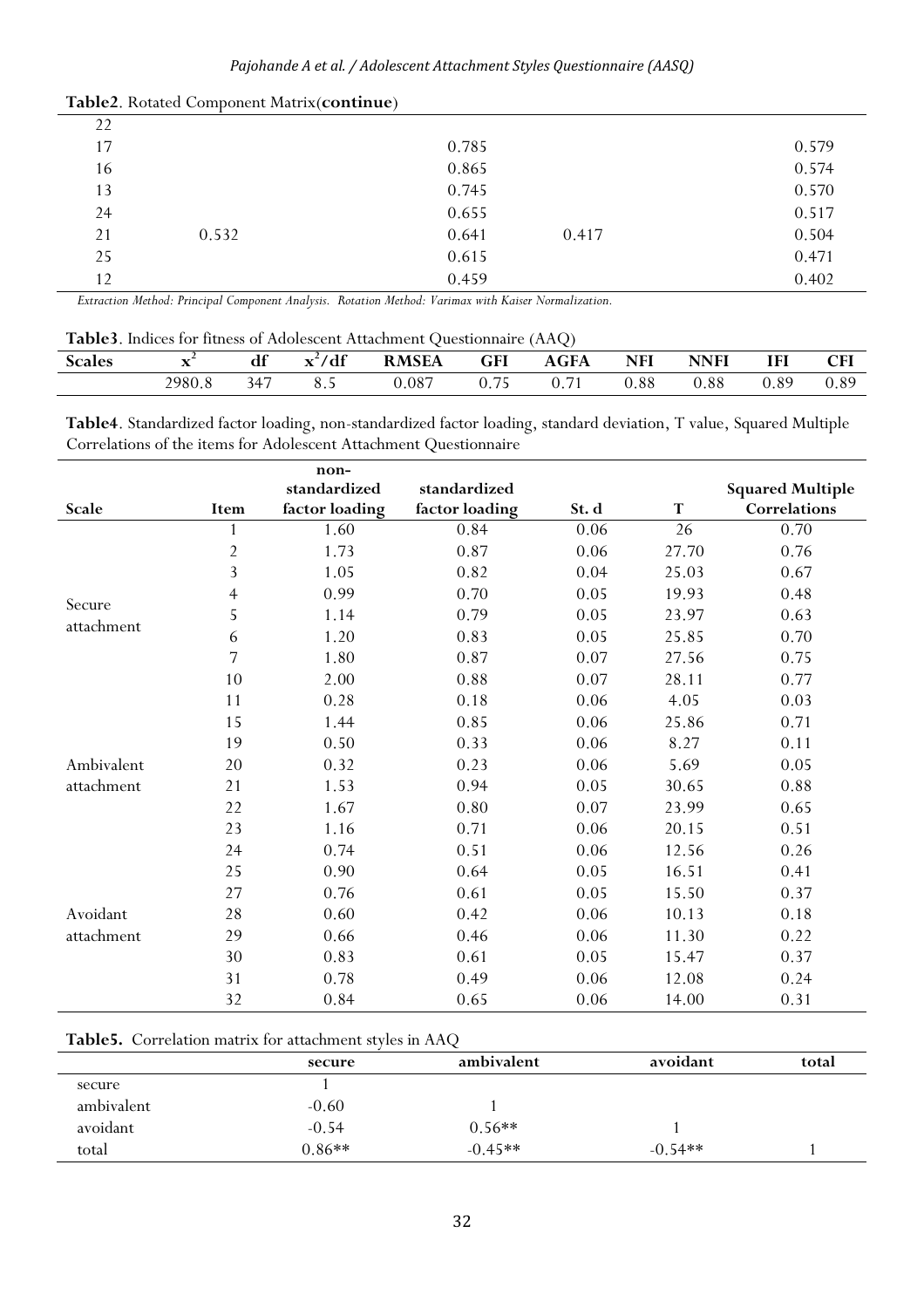#### *3.3. Reliability*

In order to ensure the reliability of the questionnaire, a pilot study was conducted on 56 high school boy students with the mean age of 15.3 and standard deviation of .95; three participant were excluded due to incomplete answers. After three weeks the questionnaire was administered again and each of the abovementioned sub-scales was determined. The correlation coefficients between the two administrations were: .74 for secure sub-scale, .70 for ambivalent, and .84 for avoidant; all of the sub-scales showed significance level of .01. The internal consistency test through Cronbach's alpha (n=380) showed acceptable internal consistency for the questionnaire  $(\alpha = .88)$ . The internal consistency for each of the sub-scales was: .81 for secure, .77 for ambivalent, and .87 for avoidant, which indicated fairy good reliability for the questionnaire.

# **4. Discussion**

In order to evaluate attachment in adolescence there are few instruments available among which we can name The Inventory of Parent and Peer Attachment-Revised (IPPA-R) and Parental Attachment Questionnaire (PAQ). As it was explained, the categorization for attachment was not used IPPA-R and the quality of attachment and relational elements between adolescents and their parents (such as trust, relationship and alienation) are evaluated. Parental Attachment Questionnaire (Kenny, 1990) is another instrument that is used for measuring adolescent's attachment to his/her parents (individually or both of them together) and it includes 41 items with two scales: 1- the affective quality of relationship with parents (PAQa), and 2 parents as facilitators of autonomy (PAQb). The first scale measures the elements of connection and bond while the second scale measures the psychological self-determining element of attachment. The scales in this questionnaire showed high internal consistency trough (.96, .88, and .88 respectively) Cronbach's alpha (Kenny, 1990).

In the present study, in order to estimate the correlation coefficient of test-retest reliability the questionnaire was administered to a sample of 56 individuals. The correlation coefficient for testretest reliability was as follows: .74 for secure, .70 for ambivalent, and .84 for avoidant scales, which all of them were significant at the level of .01.Also, investigating the internal consistency of the questionnaire through Cronbach's alpha (n=380) indicated that the questionnaire has good internal consistency  $(\alpha = .88)$ . This amount was .81 for secure, .77 for ambivalent, and .87 for avoidant scales, which confirms good reliability for the questionnaire.

In exploratory factor analysis, the Scree plot suggested 4-factor model. As we saw in table 1, four components that resulted from the method of factor analysis of main factors totally explained 43.85 percent of the questionnaire's variance. Through the rotation with the method of Varimax with Kaiser Normalization, the four components were reduced to three components which were completely similar to three styles of attachment described by Ainsworth (1989) and other attachment researchers. Also, as it was shown in table 5, the matrix of correlations of theoretical components and the total score of the questionnaire was significantly correlated in the level of .01 for all of the subscales. Furthermore, as suspected the relationship between secure attachment and ambivalent and avoidant attachment is negative as well as the relationship between ambivalent/avoidant styles with total attachment score. This confirms the internal validity for the devised questionnaire.

In confirmatory factor analysis also the highest estimate was for the same three-factor model. Therefore, from the view of factor structure, existence of three factors in the present study is conformed. In confirmatory factor analysis, which aimed at investigating the construct validity of different subscales of AAQ, as it was shown in table 5, the data are coordinated with the determined factor structure. This indicates good and reliable construct validity; therefore the fitness of the model is confirmed. In other words, it can be said that the data of the present study are coordinated with the model and all of the estimated indices indicate that the model has good fitness with the data.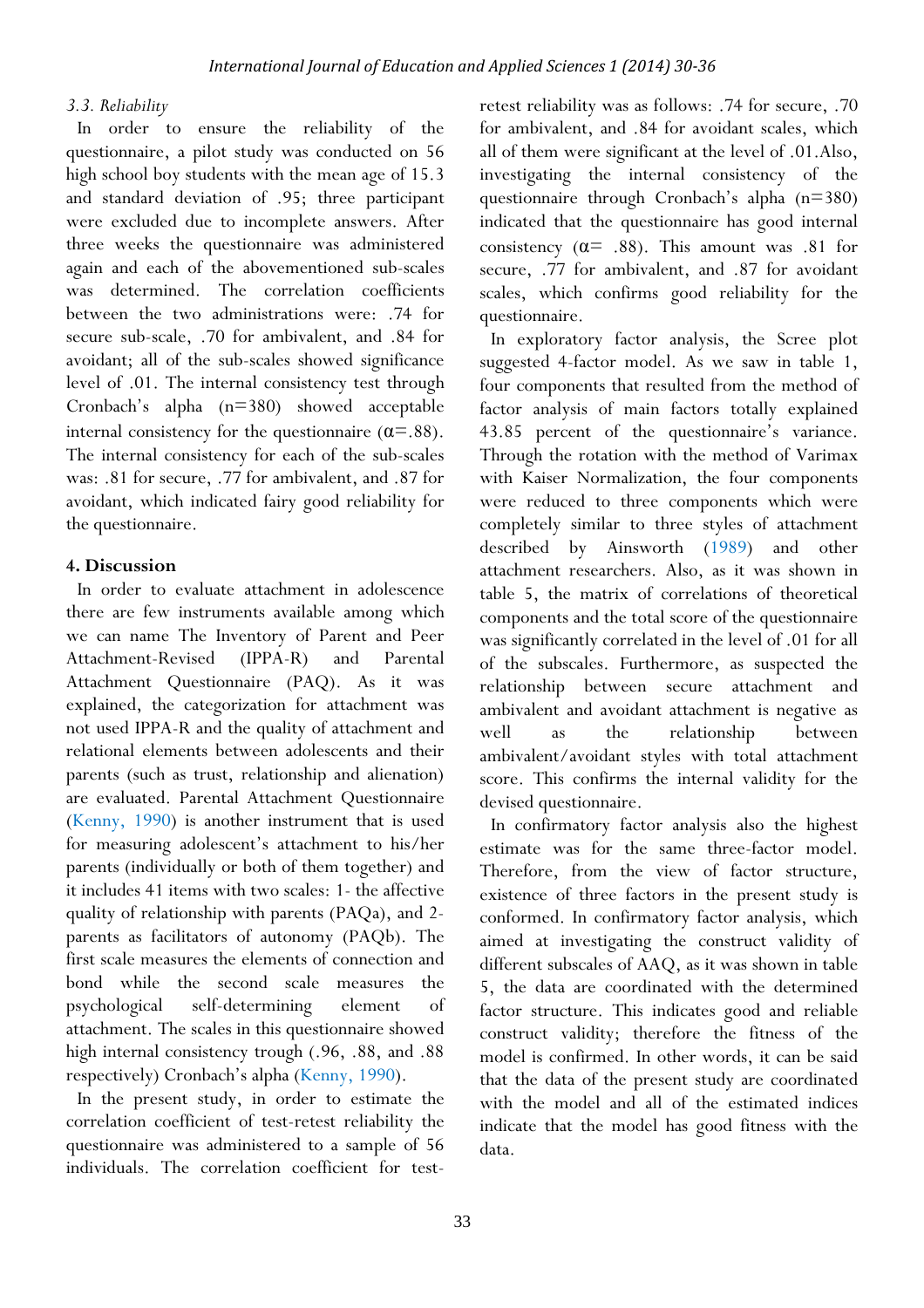Table 2, which presents exploratory factor analysis for evaluation of coordination of the items, shows that item 21 related to ambivalent attachment factor and items 38 and 40 related to avoidant attachment factor have factor loadings close to each other for two factors. Therefore, it is better to eliminate these three items from the questionnaire (Sarmad et al., 2004). Also, after various rotations, seven items showed no factor loading enough on none of the factors. The remaining items of the questionnaire for different sub-scales, showed significant amount of factor loading and each item can explain a part of total variance in each sub-scale.

Considering the amount of t and squared multiple correlations in table 4 shows that this amount for items 12 and 14 is lower than 1.96 which means that these two items must be eliminated from the questionnaire. Items 19 and 20, despite low squared multiple correlations are not eliminated due to the significant of their t and their contents which is closely related to ambivalent attachment style.

At last, the final questionnaire resulted including 23 items from the primary 40 items and three factors as follows: Factor A with standardized factor loading (B) range between .42 and .68 includes 9 items which is called "avoidant attachment style". Some of the items for the first factor are: I hate friendship/ I think people engage in friendship for their own benefit/ I think no one is trustworthy. Factor B with standardized factor loading (B) range between .70 and .94 includes 10 items which was called "secure attachment style" due to the nature and content of the items. Some of the items are: I feel that I am a valuable individual/ I like myself/ I think that people who know me like me Factor C with standardized factor loading (B) range between .10 and .94 includes 9 items which was named as "ambivalent attachment style". Some of the items are: All the time, I am worried that my friends do not love me/ I am usually worried about losing my dearest ones / Many times I experience doubt in decision making

MANOVA is used in order to compare the means for boys and girls in each of the factor and to eliminate the correlation effects between the factors. The results indicated that there was

significant difference between boys and girls. Also, MANOVA test for different age groups from 14 to17 showed no significant difference in the means of the factors in none of the age groups. The results of one-way variance analysis for the comparison of different birth ranks also showed no significant difference in none of the factors and total attachment scores.

The results of internal consistency through Cronbach's alpha for the secure, ambivalent, and avoidant sub-scales as well as the total attachment score in the final (28-item) questionnaire are as follows respectively: .82, .67, .87, and .83 for all of the subjects, .84, .70, . 87, and .83 for boys, and .76, .53, .87, and .82 for girls; these results confirm high internal consistency for the questionnaire.

Considering the literature on attachment, the Adolescent Attachment Questionnaire is one of the few instruments which specifically measure the attachment styles in adolescence. This questionnaire can be applied in two ways: This questionnaire is applicable for adolescence ages. Some of limitations of this questionnaire are: A) regarding the fact that the population under study were from adolescents of 14-17 ages from two districts from Mashhad, the results may not be generalizable and it may require further research with other populations and age groups. B) Another limitation, usually reported for the self-report instruments, is prejudice and social acceptance. As the results revealed significant difference between boys and girls, it is recommended that the questionnaire is separately normalized for each gender.

# **References**

Allen, I. P., & Land, D. (2008). *Attachment in adolescence*. In Cassidy, J. & Shaver, P. (eds). Handbook of attachment: Theory, research and clinical applications. New York: Guildford Press.

Armsden, G. C., & Greenberg, M. T. (1987). The Inventory of Parent and Peer Attachment:

Ainsworth, M. (1989). Attachments beyond infancy. *American Psychologist, 44*, 709-716.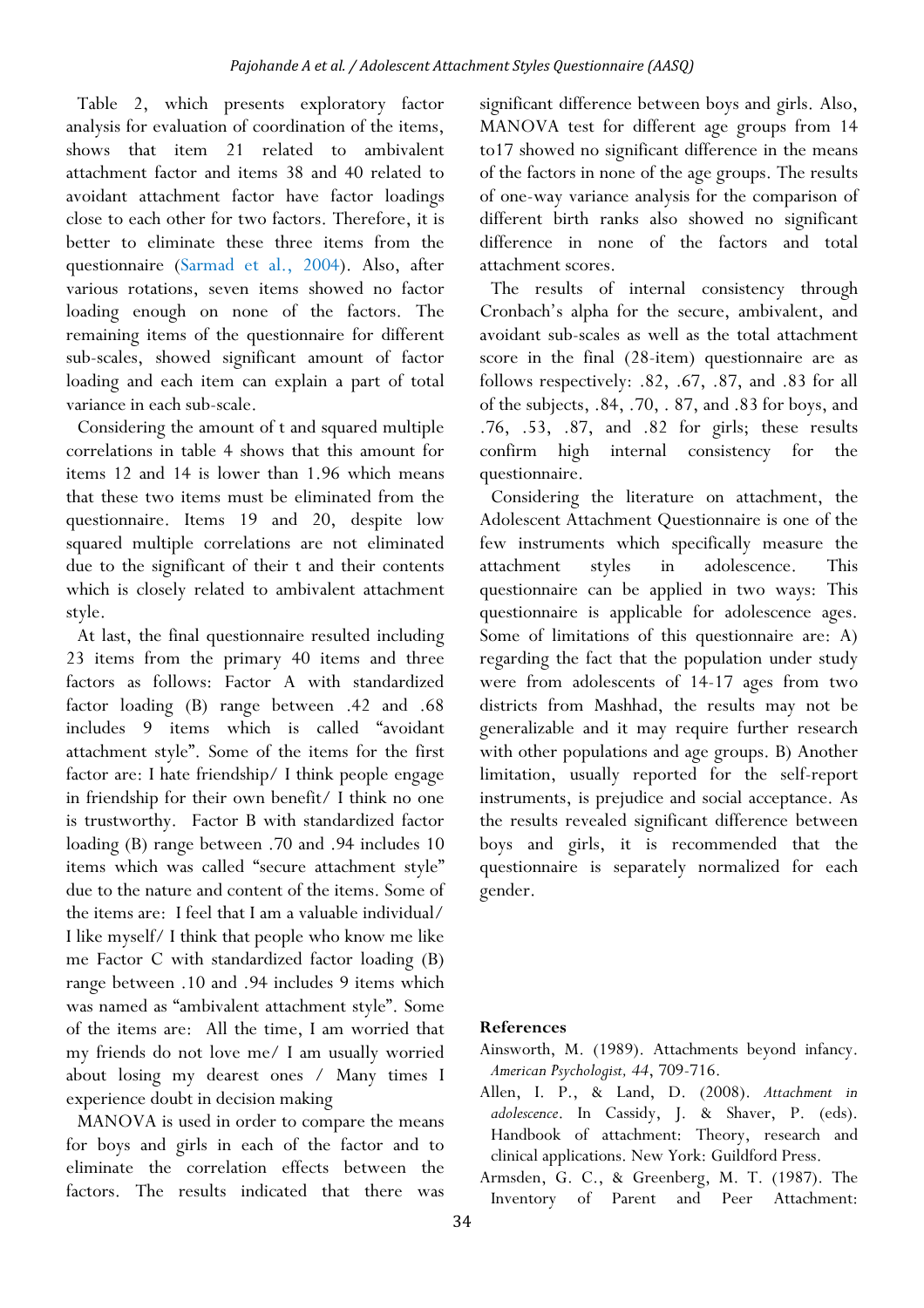Relationships to well-being in adolescence. *Journal of Youth and Adolescence, 16*, 427–454.

- Bartholomew, K. (1990). Avoidance of intimacy: An attachment perspective. *Journal of Social and Personal Relationships, 7*, 147–78.
- Bartholomew, K. (1994). Assessment of individual differences in adult attachment. *Psychological Inquiry, 5*, 23–27.
- Bartholomew, K., & Horowitz, L. (1991). Attachment styles among young adults: A test of a four category model. *Journal of Personality and Social Psychology, 61*, 226–244.
- Besharat, M. A., Abbasi, Q. R., & Shojaeddin, S. (2002). An investigation of the relationship between self-esteem and sport achievement among footballers and wrestlers, *Harakat, 12*, 31–44 [In Persian].
- Bowlby, J. (1973). *Attachment and Loss, Vol. 2: Separation, Anxiety, and Anger.* New York: Basic Books.
- Bowlby, J. (1980). *Psychology (studies on destructive effects of deprivation from mother's love)*. Translated by Hossein Saghafian, Tehran: Aref Publications [in Persian].
- Bowlby, J. (1982). *Attachment and Loss*, *Vol. 1: Attachment.* New York: Basic Books.
- Buchheim, A., George, C., & West, M. (2003). The Adult Attachment Projective (AAP): Psychometric properties and new research. *Psychotherapy, Psychosomatic Medicine, and Psychology, 53*, 419–427.
- Carver, C. S. (1997). You want to measure coping but your protocol's too long: Consider the Brief COPE. *International Journal of Behavioral Medicine, 4,* 92-100.
- Crowell, J. A., & Owens, G. (1996). *Current Relationship Interview and scoring system*. Unpublished manuscript, State University of New York at Stony Brook.
- Crowell, J. A., Fraley, R. C., & Shaver, P. R. (2008). *Measurement of Individual Differences in Adolescent and Adult Attachment*. In Cassidy, J. & Shaver, P. (eds). Handbook of attachment: Theory, research and clinical applications. New York: Guildford Press.
- Crowell, J. A., Treboux, D., & Waters, E. (2002). Stability of attachment representations: The transition to marriage. *Developmental Psychology, 38*, 467–479.
- Crowell, J. A., Treboux, D., & Waters, E. (2002). Stability of attachment representations: The transition to marriage. *Developmental Psychology, 38*, 467– 479.
- Dickstein, S., Seifer, R., & Albus, K.E. (2004). Attachment patterns across multiple family relationships in adulthood: Associations with maternal depression. *Development and Psychopathology, 16*, 735- 752.
- Feeney, J. A., Noller, P., & Callan, V.J. (1994). *Attachment style, communication and satisfaction in the early years of marriage*. In K. Bartholomew & D. Perlman (Eds.), Advances in personal relationships: Attachment processes in adulthood (Vol. 5, pp. 269– 308). London: Jessica Kingsley.
- Furman, W., & Simon, V. A. (2006). Actor and partner effects of adolescents' working models and styles on interactions with romantic partners. *Child Development, 77*, 588-604.
- George, C., & West, M. (2001). The development and preliminary validation of a new measure of adult attachment: The Adult Attachment Projective. *Attachment and Human Development, 3*, 30–61.
- Ghorbani, N. (2003). *Short time psychodynamics*. Tehran: SAMT Publications [In Persian].
- Griffin, D. W.; & Bartholomew, K.1994). Models of the self and other: Fundamental dimensions underlying measures of adult attachment. *Journal of Personality and Social Psychology, 67*(3), 430-445.
- Hazan, C., & Shaver, P. R. (1987). Romantic love conceptualized as an attachment process. *Journal of Personality and Social Psychology, 52*, 511–524.
- Hazan, C., & Shaver, P. R. (1990). Love and work: An attachment theoretical perspective. *Journal of Personality and Social Psychology, 59*, 270–280.
- Hooman. H. A. (2005). Modeling structural equations with application of Lisrel software. Tehran: SAMT Publication [In Persian].
- Kafetsios, K. (2004). Attachment and emotional intelligence abilities across the life course. *Personality and Individual Differences*, *37*, 129-145.
- Kenny, M. (1990). The extent and function of parental attachment among first-year college students. *Journal of Youth and Adolescence, 16*(1), 17-29.
- Main, M. & Solomon, J. (1990). *Procedures for identifying disorganized/disoriented infants during the Ainsworth Strange Situation*. In M. Greenberg, D. Cicchetti & M. Cummings (Eds), Attachment in the preschool years, pp. 121-160. Chicago: University of Chicago Press
- Main, M. (1991). *Metacognitive knowledge, meta cognitive monitoring, and singular (coherent) vs. multiple (incoherent) model of attachment*. In Parkes C.M., Stevenson-Hinde J., Marris P., Attachment across life cycle. Routledge, London-New York.
- Pottharst, K. (1990). *Explorations in adult attachment.*  New York: Peter Lang.
- Rosenstein, D. S., & Horowitz, H. A. (1996). Adolescent attachment and psychopathology. *Journal of Consulting and Clinical Psychology, 64*(2), 244–253.